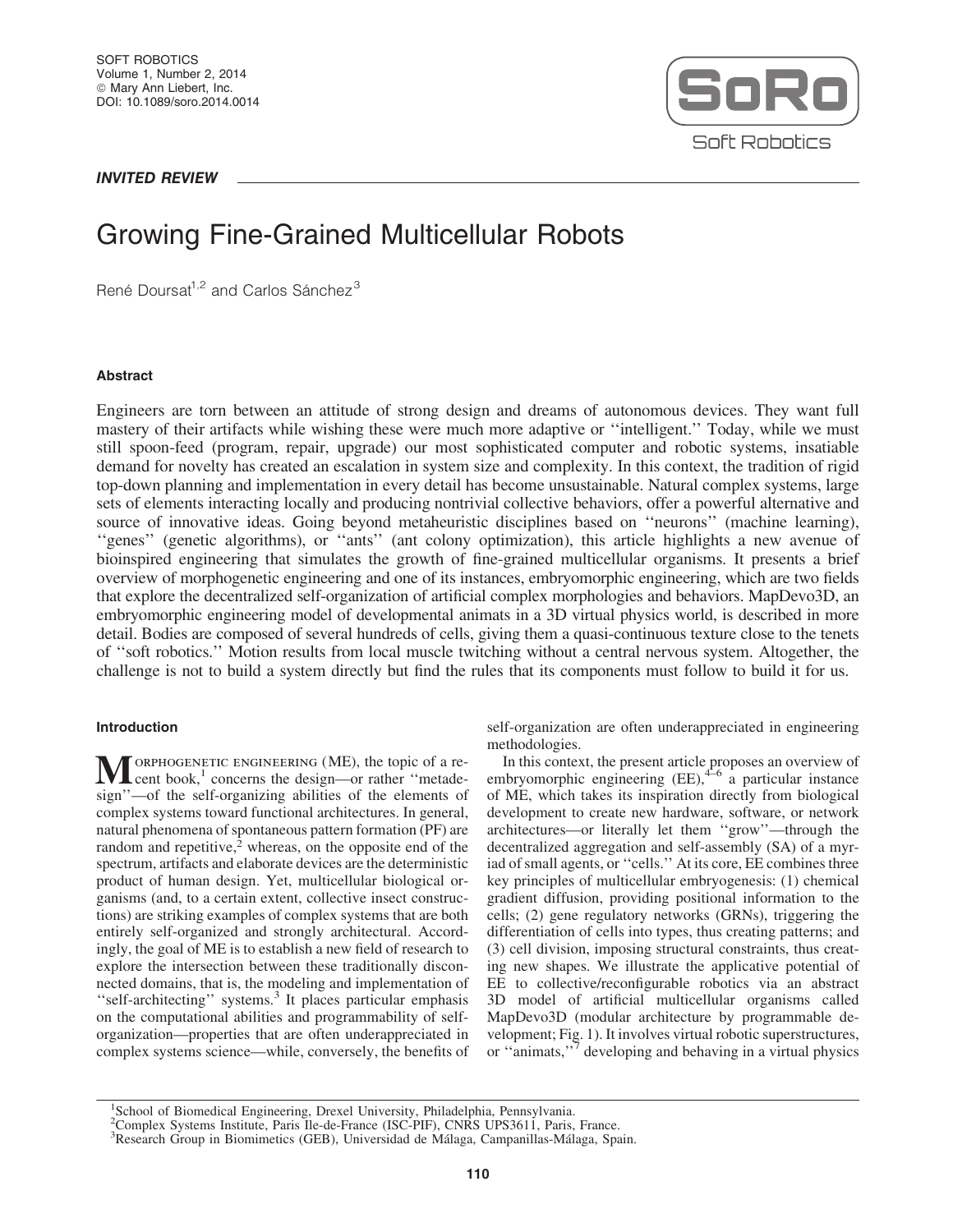

FIG. 1. Preview of embryomorphic creatures and scenarios: the underlying model and experiments are summarized in this article. (a) Development of a multicellular creature's body, before growth of the appendages, displaying regions of differentiated cells (see section Modular Architecture by Programmable Development in 3D). (b) Mature organism with four long, thin legs (one of which hidden by the perspective) walking on a floor and kicking a ball (see section Behaving Morphologies in a Physical Environment). (c) Footprints and center-of-mass trajectory of another walking creature with thicker legs. (d) Evolutionary scenario involving a stair-climbing challenge (see section Function from Structure from Development). Color images available online at www.liebertpub.com/soro

world. Their bodies consist of a fine-grained texture arising from a large number of cells, which can represent tiny robotic modules or self-propelled robots. This quasi-continuous aspect brings MapDevo3D close to the ideals of ''soft robotics.''<sup>8</sup> In all cases, the specific genotype that cells share makes the phenotype's complex architecture and function modular, programmable, and reproducible.

## The Challenge of Evolutionary Development

Unlike traditional engineering disciplines, the metadesign of the agent rules professed by ME must not exclusively rely on human inventiveness, but should also involve an important automated and self-adaptive part, fundamentally relying on an evolutionary search and optimization process. In that sense, by combining not only self-organization and architecture but also evolution, ME shares the views of *evolutionary development*, a recent and rapidly expanding field of biology nicknamed "evo-devo."<sup>9–13</sup> This section points out the challenges raised by evo-devo research in biology, and the potential benefits of transferring them to the artificial life (Alife) versant toward bio-inspired engineering endeavors. The next section offers a brief review of current attempts and issues in ME.

#### Evo-devo in biology

In the variation/selection couple of evolutionary biology, ''selection'' has received most of the honors while ''variation'' remained the neglected child. Darwin discovered the evolution of species, based on random mutations and nonrandom natural selection, and established it as a central fact of biology. During the same period, Mendel brought to light the laws of inheritance of traits. In the twentieth century, his work was rediscovered and became the foundation of the science of genetics, which culminated with the revelation of DNA's role in heredity by Avery, and its double-helix structure by Watson and Crick. Integrating evolution and genetics, the ''modern synthesis'' of biology has successfully demonstrated the existence of a fundamental correlation between genotype and phenotype and between their respective changes: mutation in the first is causally related to variation in the second. Yet, 150 years after Darwin's and Mendel's era, the nature of the link from genes to organismal forms, that is, the actual molecular and cellular basis of the mechanisms of development, is still unclear. How does a onedimensional genome lead to or influence the construction of a three-dimensional plant or animal?<sup>10</sup> How does a static, linear DNA ''unfold'' in time (regulation dynamics) and space (cellular SA)? What is the part played by epigenetics—in both its molecular and environmental senses? These questions constitute the missing link of the modern synthesis and the main challenge of evo-devo.

While the attention was focused on selection, it is only during the past decade that analyzing and understanding variation as the core engine of phenotypic novelty by comparing the developmental processes of different species (at both the embryonic and the genomic levels) became a major concern of biology. Researchers realized that the genotype– phenotype pairing could not forever remain an abstraction if they wanted a deeper understanding of the unique power of evolution to produce countless innovative structures—and, concerning Alife and bio-inspired engineering, ultimately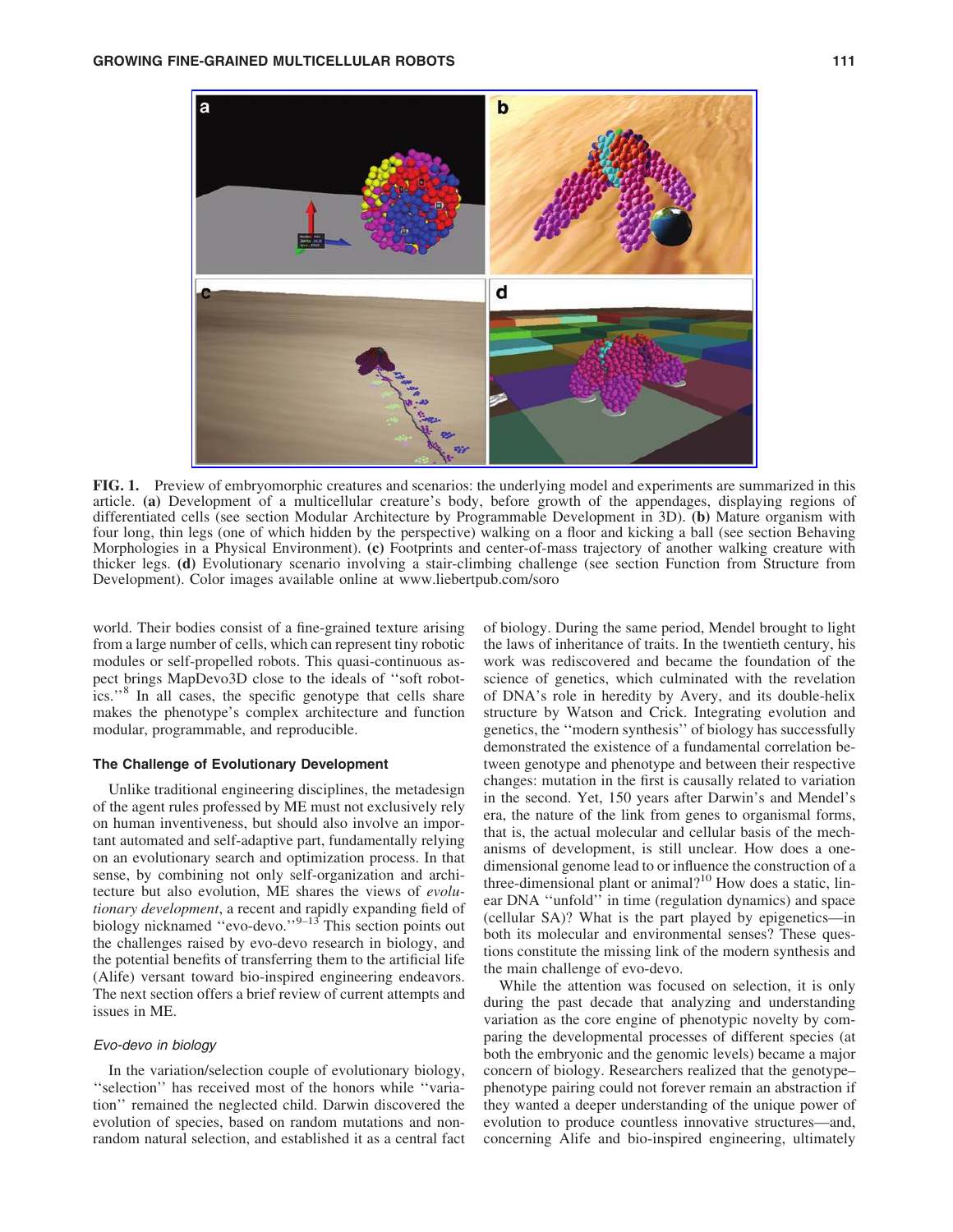transfer this knowledge to self-organized technological systems. Kirschner and Gerhart<sup>13</sup> stress the fine granularity of the scale, that is, the individual cell, on which variation is at work:

When Charles Darwin proposed his theory of evolution by variation and selection, explaining selection was his great achievement. He could not explain variation. That was Darwin's dilemma....To understand novelty in evolution, we need to understand organisms down to their individual building blocks, down to their deepest components, for these are what undergo change. (p.ix)

Evo-devo casts a new light on the question still seldom addressed by today's predominant gene-centric view of biology: To what extent are organisms also the product of complex physicochemical developmental processes not necessarily or always controlled by complex underlying genetics? Before and during the advent of genetics, the study of developmental structures had been pioneered by the ''structuralist'' school of theoretical biology, which can be traced back to Goethe, D'Arcy Thompson, and Waddington. Later, it was most actively pursued by Kauffman<sup>12</sup> and Goodwin<sup>11</sup> under the banner of *selforganization*, argued to be an even greater "force" than natural selection in the production of viable diversity.

Recent dramatic advances in the genetics and evolution of biological development have paved the way toward explaining morphological self-organization and sketching an encompassing ''generativist'' theory of embryogenesis. For example, animal early development can be reconstructed computationally at the single-cell level using image processing methods<sup>14</sup> followed by agent-based modeling and simulation.<sup>15</sup> The objective is to unify organisms beyond their seemingly "endless forms most beautiful," in the words of Darwin, by unraveling the generic mechanisms that make them variations around a common theme. The variations are the particular genetic and epigenetic information; the theme is the core developmental dynamics that this information steers. It comprises the elementary laws by which the genome produces the very proteins that can further interpret it, controlling cell division, differentiation, adhesion, and death, and producing an anatomy. On this keyboard, evolution is the ultimate player.

#### Evo-devo in artificial life

Looking at the full evolutionary and developmental picture should also be a primary concern of systems engineering and computer science when venturing into the new arena of autonomous, distributed architectures. Evolutionary computation (EC) techniques such as genetic algorithms or genetic programming, which were inspired by evolutionary biology in its traditional modern-synthesis form, have just like their natural model principally focused on selection through virtual ''genomic operators,'' ''fitness functions,'' and ''reproduction rates.'' As a consequence, the great majority of these approaches rely on more or less direct and abstract mappings from artificial genomes to artificial individuals, while including only little or no morphogenesis.

Therefore, one important goal of a new field of ''Alife evodevo'' would be to provide the computational foundation for a virtual re-engineering of the ''strongly morphogenetic'' complex systems spontaneously produced by nature, such as biological development. To this aim, one must design a programmable and reproducible two-way indirect mapping between the local rules of SA followed by the elementary cells at the microscopic level (the genotype *G*), and the collective structure and function of the system at the macroscopic level (the phenotype  $\Phi$ ). Calculating the transformation from  $G$  to  $\Phi$  corresponds to developing an organism—while solving the inverse problem of finding an appropriate *G* given a desired  $\Phi$  (or family of similar  $\Phi$ 's) would be the challenge of an evolutionary search, whether goal-oriented, open-ended, or a mix of the two. Of course, in biology, development and evolution occur at significantly different time scales, and the inverse problem of unraveling entire gene networks ''responsible'' for an organ (via the complex physicochemical machinery) is essentially unsolvable—although progress can be made in establishing certain *G*- $\Phi$  correlations, such as the pathways underlying regenerative growth via "morphological formalisms."<sup>16</sup> Unlike artificial evo-devo, where certain target shapes and functions can be set, there is no teleology in natural evo-devo; survival is the only criterion.

Still, mirroring the evo-devo paradigm in biological systems, new EC avenues need to stress the importance of fundamental laws of developmental variations as a prerequisite to selection on the evolutionary time scale of artificial systems.<sup>17,18</sup> From the EC viewpoint, it means an implicit or *indirect* mapping from genotype to phenotype. Fine-grained, hyperdistributed architectures similar to multicellular organisms (i.e., many lightweight agents, as opposed to a few heavyweight agents) might be in a unique position to provide the ''solution-rich'' space needed for successful selection and spontaneous innovation through developmental modularity and composition.

### From embryogenesis to embryomorphic engineering

This article presents an overview of the latest advances in  $EE^{4-6,19,20}$  to explore the causal and programmable link from genotype to phenotype needed in many emerging computational disciplines and put it to innovative uses. Its endeavors as a bioinspired computing technology follow those of biological evo-devo, and for this reason it could be equivalently referred to as ''evo-devo engineering.'' EE works on two levels in parallel. It consists of simultaneous genetic engineering  $(G)$  and functional shape engineering  $(\Phi)$ , based on a common playground made of a multitude of small cells capable of self-assembling into a particular organism. These cells are guided by the genetic instructions they carry, which parameterize and modulate the fundamental laws of biomechanical-like assembly and biochemical-like signaling that they obey, creating appropriate context-sensitive rules.

After a review of the recent literature in the section Current Attempts and Issues, the remainder of the text illustrates the potential of EE in the SA and autonomous function of 3D physical swarms (whether interpreted as societies of robot parts, mobile robots, synthetic bacteria, or nanocomponents). The section Modular Architecture by Programmable Development in 3D shows *how structure can emerge from development*. It introduces and explains the MapDevo3D model, an extension of the original 2D EE model<sup>3</sup> of fine-grained embryonic development based on SA, PF, and genetic regulation. Next, the section Behaving Morphologies in a Physical Environment suggests *how function can emerge from structure*; it examines how the above 3D morphologies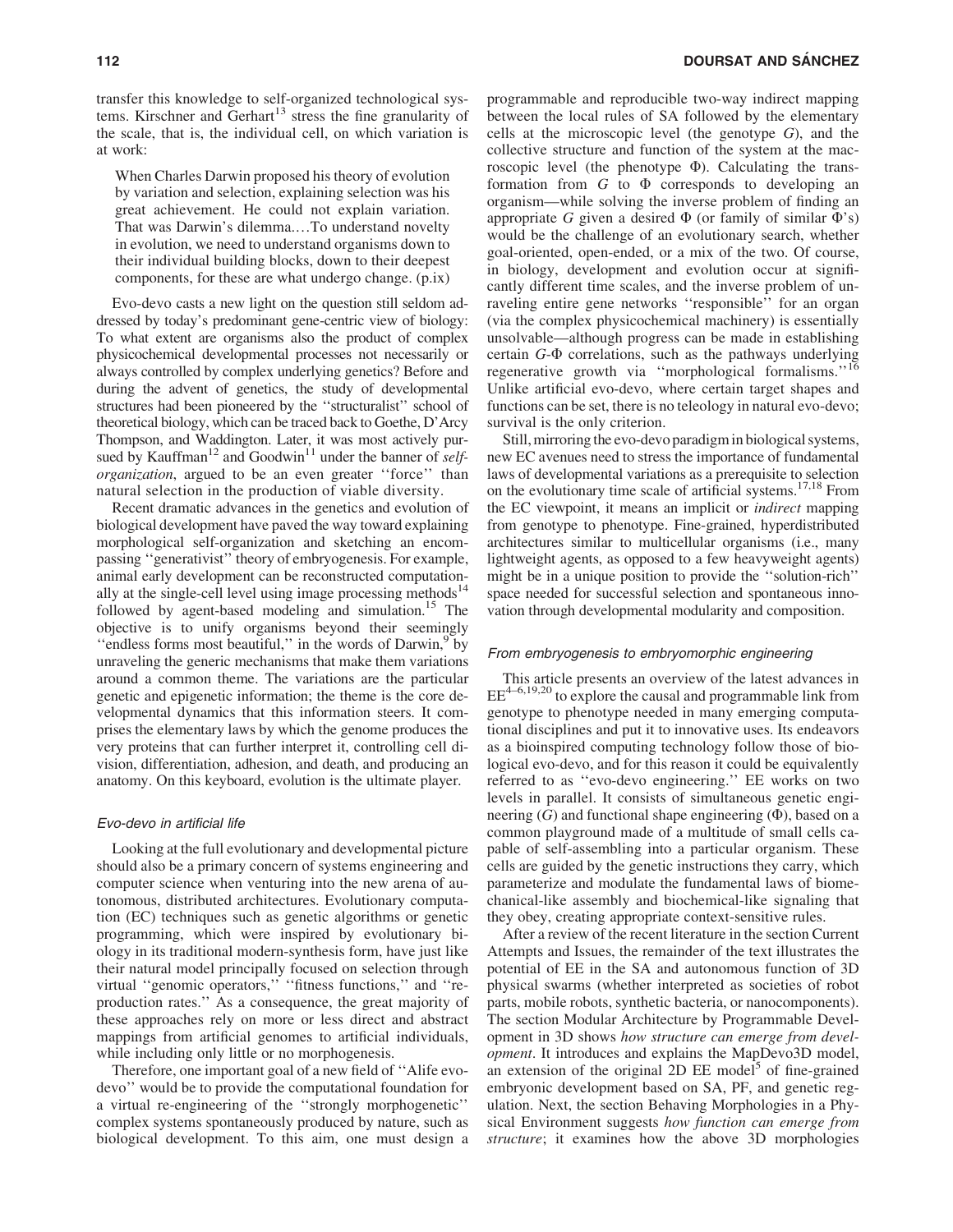## GROWING FINE-GRAINED MULTICELLULAR ROBOTS **113**

become functional by endogenous animation and exogenous immersion in a virtual physical environment, where they can interact with objects, exhibit various types of behavior, and execute tasks. Finally, taken together, these two steps pave the way toward a systematic evolutionary exploration of a genomic space of development, that is, an ''artificial evodevo'' agenda, which is discussed in the section Function from Structure from Development.

#### Current Attempts and Issues

In ME, especially robotic applications, four classes of metadesign methods are identified<sup>3</sup> (Fig. 2): morphologies that can be achieved (I) by ''constructing,'' where a few agents build a precise, relatively sparse structure; (II) by ''coalescing,'' where larger flocks or swarms of agents create certain patterns or adopt global shapes; (III) by ''developing,'' where agents are recursively added by aggregation (pseudo-division) to an initial cell or seed group; and (IV) by ''generating,'' where subsets of the system are transformed or replaced by others based on grammar rules. Naturally, these classes overlap to some extent.

#### **Constructing**

Modular robotics and collective robotics, two instances of the same fundamental idea that robotic systems can be made of a number of distributed components, have traditionally fallen in the first category above. Modular or ''selfreconfigurable'' robotics is interested in how autonomous but interdependent parts can rearrange themselves to change the overall structure and morphology of a robot. For example, the  $M-TRAN$  system<sup>21</sup> is able to perform a snakelike locomotion or quadruped walk, avoid obstacles, and self-transform dynamically from one shape to another. Other modular systems, such as Molecubes<sup>22</sup> (Fig. 2Ia), in which half-cube segments swivel on top of each other, demonstrate self-reproduction and self-repair of simple morphologies, as well as (simulated) evolution toward novel forms. Collective, or ''swarm,'' robotics focuses primarily on individual mobile robots that can get together and form a larger system by attaching to each other, via clamps or magnets. Typically, ''s-bots''23 (Fig. 2Ib) have the capacity to assemble into appropriate morphologies and operate as a single entity when physically connected together. A low-level logic controls the inter-robot connections at certain angles, while a higher-level logic manages the sequence of connections toward desired morphologies and appropriate collective response to a task. Distributed morphogenesis control schemes for the symbiotic SA of 3D ''robotic organisms'' were also the (partially fulfilled) goal of the Symbrion project. $^{24}$  In a way similar to slime mold, initially scattered robots would start aggregating into a 2D planar structure, and then the flat organism had to lift itself to a 3D morphology and move and function as a whole.

While the boundary between modular and collective robotics is becoming blurred, these two domains are still facing the challenge of engineering reliable and functional selforganized robotic collectives. Often, considerable effort is spent on the design of sophisticated hardware, especially actuators capable of precise docking, to the detriment of system size and higher-level morphogenetic principles. There is a tendency to manufacture a small number (dozen) of heavyweight, expensive units, as opposed to mass-producing a great number (hundreds) of simple and cheap, even disposable ones. As a consequence, physical realizations have permitted so far only sparse structures made of units arranged in exact formations, such as chains and T-junctions.

#### **Coalescing**

Systems from the second ME category contain a much greater number of mobile agents, which form a dense mass or network. Without attaching, they flock or huddle by staying near each other, and try to maintain peer-to-peer



FIG. 2. The four categories of morphogenetic engineering,<sup>1,3</sup> each one illustrated with two examples of robotic systems, physically realized or simulated. (I) "Constructing": a few agents build a precise, relatively sparse structure, whether in modular robotics (ex. Ia: Molecubes<sup>22</sup>) or collective robotics (ex. Ib: Swarmorph<sup>23</sup>); (II) "Coa create certain patterns or adopt global shapes (ex. IIa: Linuxbots<sup>25</sup>; ex. IIb: Kilobot<sup>26</sup>); (III) "Developing": agents are recursively added by aggregation (pseudo-division) to an initial cell or seed group (ex. IIIa: Artificial Ontogeny<sup>27</sup>; ex. IIIb: GReaNs<sup>7</sup>); and (IV) "Generating": subsets of the system are transformed or replaced by others based on ELSA<sup>35</sup>). Color images available online at www.liebertpub.com/soro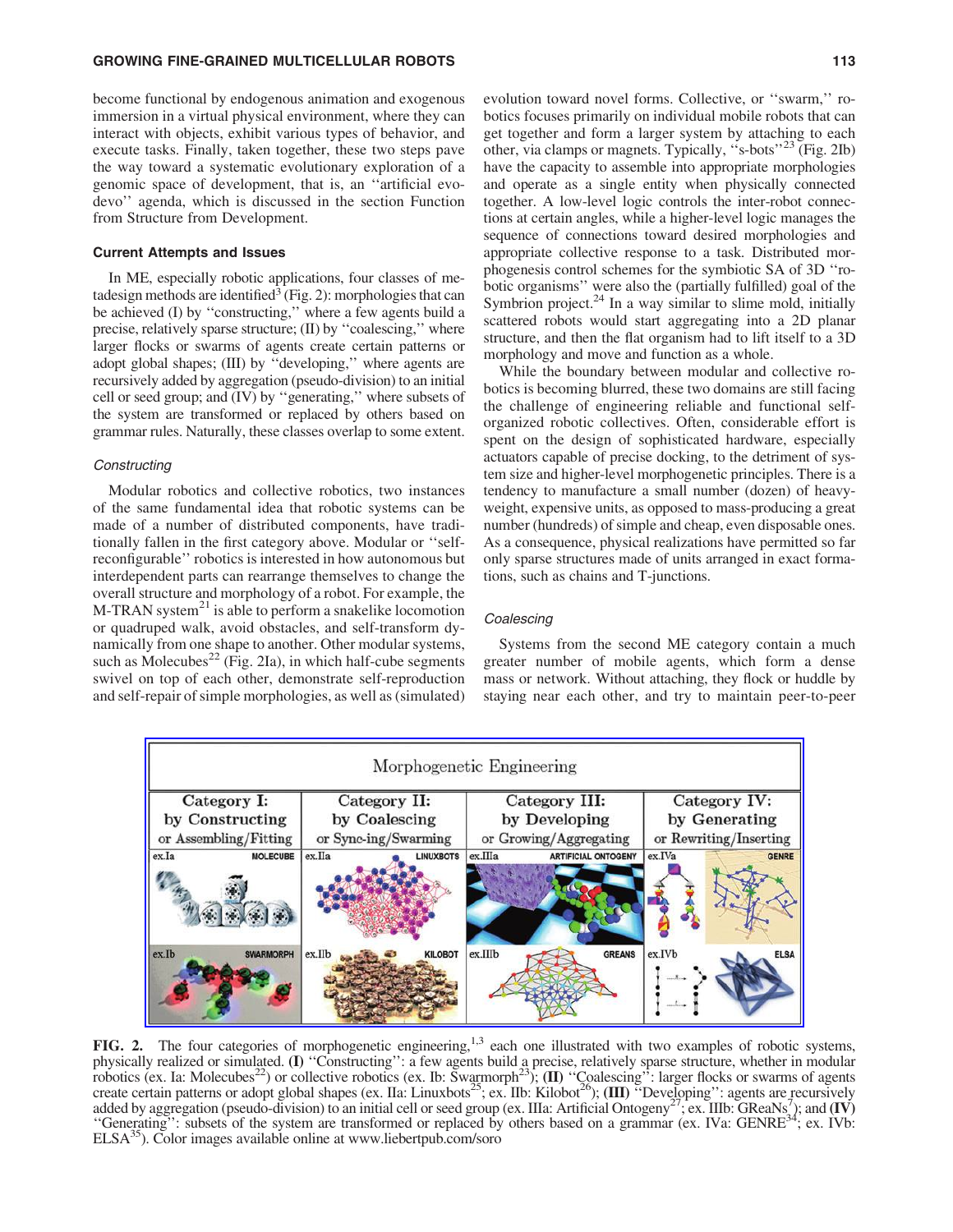communication. Here, motion dynamics is typically inspired by chemical concepts such as ''pheromones'' (as in ant colonies) or ''morphogens'' (as in cell tissues) and their concentration gradients, which are the basis for ''chemotactic'' selfguidance. Decentralized control algorithms, implemented, for example, on e-pucks or Linuxbots, have been proposed to link local wireless connectivity to low-level robot motion and create global ''coherence,'' based on clustering and uninterrupted connectivity<sup>25</sup> (Fig. 2IIa). In another notable achievement, the Kilobot project<sup>26</sup> (Fig. 2IIb), hundreds of robot units made of cheap parts that are quick to assemble were designed specifically to provide a large-size swarming platform on which to test decentralized control algorithms.

Yet, despite a potentially higher number of participants, the morphogenetic abilities of these robotic assemblies are still very limited. In contrast to the ''constructing'' systems above, neither the local connections nor the macroscopic structure are precise or reliable enough. While they may collectively achieve some functional goal, such as displaying simple patterns or moving around without breaking up, coalescing systems are either too fluid (flock-types undergoing continual spatial rearrangement) or too static (herd-types placed by hand or randomly, and hardly moving, if at all). In the case of Kilobot, the coin-sized hardware units—with three vibrating needles by way of propellers and no sense of bearing are in fact too simplified for morphogenetic purposes.

#### Developing

The work presented here, EE, belongs to the third ME category—which, we argue, offers the best of both worlds. It combines the precise SA abilities of ''constructing'' systems with the high redundancy and robustness of "coalescing" systems. The aim is to make a large swarm of agents come together to form reproducible macroscopic anatomies. While we want to preserve the essential property of programmability (the focus of ME and EE), it is also important to introduce variability and redundancy in the system—although at a much smaller scale. In biological development, the position and number of individual cells is imprecise, while the tissues and organs they form are reliably shaped and positioned. Similarly, multiscale artificial development can afford to be irregular at the microscopic level of individual agents while retaining an orderly arrangement at the higher meso- and macro-levels of groups of agents.

Quite naturally, the inspiration for this category is close to the cell-based dynamics of biological morphogenesis, and most of its models could be qualified as (virtual) ''soft robotics.''<sup>8</sup> Systems start from a single agent or a few agents, and grow to a large size by repeated, yet differential, division or aggregation. Growth mechanisms involve biological features such as molecular signaling and chemotactic gradients. More importantly, they are also controlled by a ''genotype'' that endows the units with the necessary amount of information to make context-dependent decisions from a rich repertoire of possible behaviors. This genotype can be modeled by a GRN of kinetic reactions and/or by a cell behavior ontology (CBO) based on discrete cell types and a lookup table of sensing/actuating rules and parameters.<sup>15</sup>

In particular, "artificial ontogeny,"<sup>27</sup> (Fig. 2IIIa) or "artificial embryogeny,"<sup>18,28,29</sup> systems have ushered in a new paradigm in EC (although an old one in natural evolution!) relying on indirect mappings from genotype to phenotype via more or less complex developmental stages, similar to multicellularity. Instead of coding directly for macrofeatures of the phenotype (the system), genetic parameters code for microfeatures of the cells (the agents), that is, their ability to communicate, propensity for motion, and affinity for assembly with other cells. Imitating cell division, differentiation, and self-positioning, a cell spawns new cells, follows its own execution path within the common genetic program (depending on its position), and creates specific links with neighboring cells according to its fate. Again, the major challenge of this approach is the highly ''nonlinear'' inverse problem of finding an appropriate  $G$  for a desired  $\Phi$  (discussed in the section Evo-Devo in Artificial Life). At such a fine degree of component granularity, how should the lowlevel encoding and rule parameters be modified to make the complex morphogenetic machinery produce a new robot feature or capability?

Beyond the body plan and overall shape, however, what ultimately matters is how the developed creature is going to function in a physical environment (real or simulated). Like artificial ontogeny,  $GReaNs'$  (Fig. 2IIIb) is a model of parallel, or ''body–brain,'' coevolution of development and motion control in 2D multicellular, soft-bodied animats. Development is guided by an artificial GRN, and embryos are converted to ''animat'' structures by connecting neighboring cells with elastic springs. Then, outer cells, which form the external envelope, are subjected to drag forces in a fluidlike environment. Both the developmental program and locomotion controller are encoded by a single genomic sequence, which consists of regulatory regions and genes expressed into transcription factors and morphogens. A genetic algorithm is applied to evolve individuals able to swim in the simulated fluid, where the fitness depends on distance traveled during the evaluation phase. Similar work in 2D has been realized with wormlike, spring-mass animats.<sup>30</sup> The present article demonstrates another combination of development, behavior, and evolution in much larger 3D organisms.

## **Generating**

In this last ME category, very similar to development but schematically more inspired by plants than animals, a system is generated by successive transformations of components in 2D or 3D space. This process is controlled by ''grammar'' rules, designed by hand or evolved, which have the effect of ''rewriting'' (that is, inserting and deleting) components. The most popular family of geometric generative models, L-systems,<sup>31</sup> originated from a formal description of plant growth at the cellular level. They use a hierarchical representation based on symbolic strings and embedded bracketed groups. It is a powerful formalism frequently used for the modeling and simulation of botanical growth in theoretical ecology<sup>32</sup> and computer graphics. Accordingly, L-systems quite literally produce treelike, branching structures, which also make them suited to the vascular and respiratory systems of animal models. To diversify the morphogenetic abilities of Lsystems beyond self-similar fractal topologies, rewrite rules can also be made context-dependent, that is, reintroduce some of the dynamical, simultaneous peer-to-peer interactions among components that are characteristic of development but generally absent from generative systems.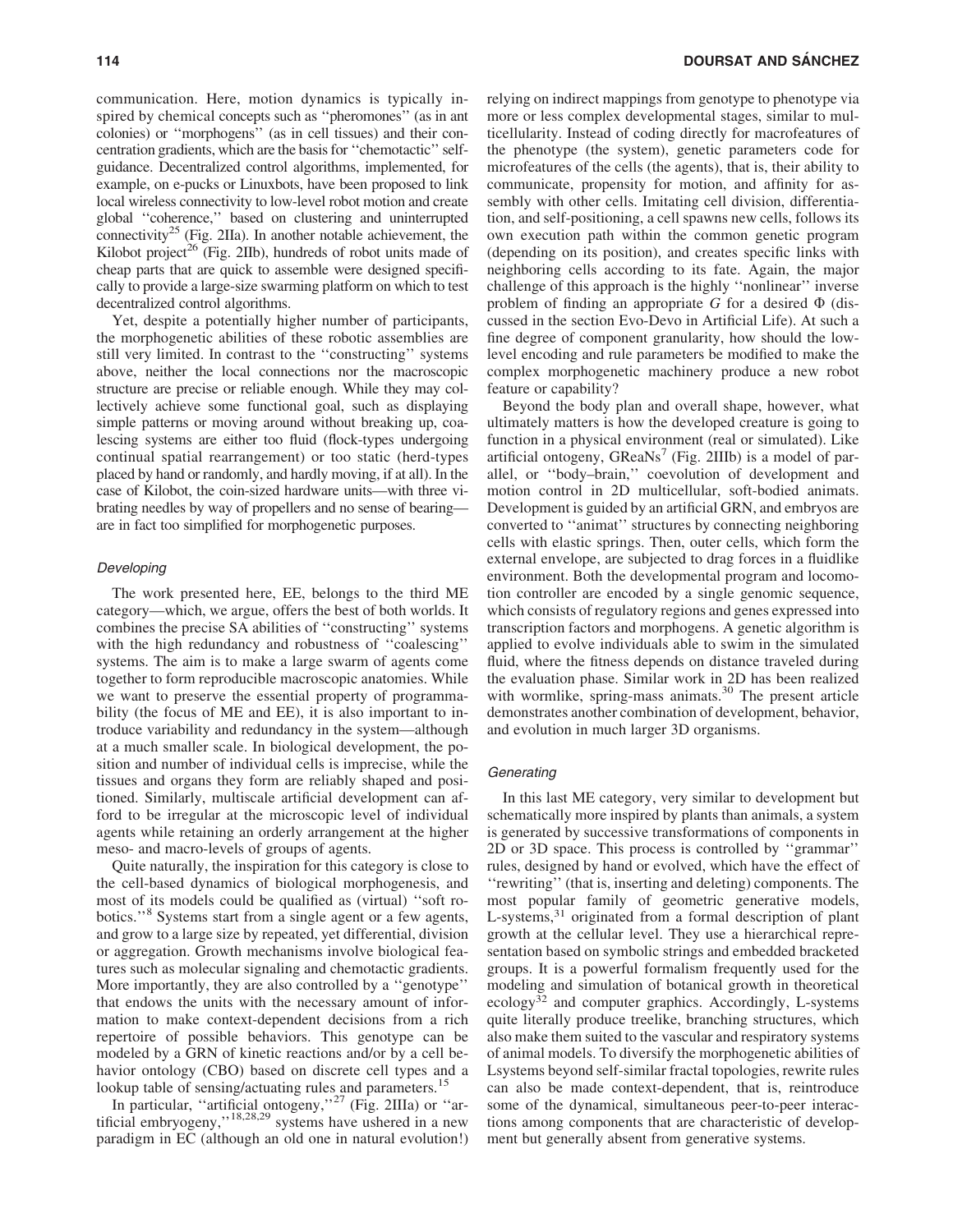#### GROWING FINE-GRAINED MULTICELLULAR ROBOTS 115

The combination of morphogenetic grammar systems with evolution was probably best exemplified by Framsticks<sup>33</sup> (of the *devel* flavor) and GENRE<sup>34</sup> (Fig. 2IVa), two frameworks for the automated design of walking robots or static structures. Since then, the usefulness of evolutionary generative systems has also been demonstrated in behavior-finding animats<sup>35</sup> (Fig. 2IVb) and large tensegrity structures.<sup>36</sup> A recent popular methodology, where body plans are evolved offline and then executed in a generative fashion based on global real-valued functions of space, is called ''compositional pattern-producing networks." $37$  There, cells are replaced with a fixed lattice of pixels or voxels, and shapes can be obtained in the end by removing domains where values of the pattern function lie below a threshold. This was applied, for example, to 3D walking creatures cut out of foam.38

Like GRNs and CBOs in development, generative representations are indirect and must express themselves through elaborate genotype–phenotype transformations—although less dynamical and more preplanned ones. The difference is that a ''generated'' organism is essentially the product of a scheduled scenario (even if it may be multiscale and contain probabilistic elements), while a ''developed'' organism emerges from a complex system of agents forming a recurrent network of interactions. Taken together, however, both generative and developmental systems<sup>17</sup> support the notion that indirect representations are worth the added complexity and computational cost, as they allow long-term evolvability via accumulated elaborations and the spontaneous appearance of new features, hence leading to open-ended and scalable genotypes. By contrast, direct representations are not capable of open-ended innovation because they restrict phenotype space to predefined features. All the works mentioned above aim to achieve better fitness and/or robustness by reusing successful elements from the design space and allowing large-scale, yet viable, mutations in the phenotype. On the other hand, their main challenge is the absence of directly invertible encoding, hence the necessity of extensive evolutionary explorations, especially ones that attempt to preserve or encourage diversity.<sup>38</sup>

# Modular Architecture by Programmable Development in 3D

This part offers a brief overview of MapDevo3D, a spatial computational model and simulation of morphogenesis that combines mechanical SA and chemical PF. These two main processes are parameterized by a genotype *G* stored inside each cell of a 3D swarm. The differential properties of cells (orientation, division, adhesion, motion) are determined by the regions of gene expression to which they belong, while at the same time these regions further expand and segment into subregions because of the SA of the differentiating cells (Fig. 3). Following the artistic metaphors employed by plant biologist Enrico Coen to describe embryonic development,<sup>10</sup> one could say that PF is akin to a ''self-painting canvas'' and SA to ''self-shaping putty''—their mutual integration creating a self-made colored sculpture.

In the following summary of the model, divisions and movements inside a homogeneous swarm of cells (pure SA), then signal diffusion and cell differentiation across a fixed swarm (pure PF), are introduced separately. Next, these two sides are united to form reproducible growing patterns

 $(SA + PF)$ . Finally, this combination is repeated in modules  $(SA<sup>k</sup> + PF<sup>k</sup>)$  inside a larger, heterogeneous system to create full-fledged complex morphologies by recursive refinement of details. Additional technical aspects of the model (in 2D and 3D) can be found in previous publications. $4-6,19,20$ 

## Growth and deployment of a homogeneous swarm (SA)

The model consists of a 3D swarm of small spherical cells that incorporate two major laws of cellular biomechanics: cell adhesion, in the form of elastic rearrangement, and cell division (Fig. 3a). Cell domains are shaped by mutual adhesion affinities, implemented via a local interaction potential *V* among pairs of neighbors, based on three parts: (i) infinite repulsion (solid core) for  $r < r_c$ , (ii) quadratic (elastic) attraction around  $r_e$ , and (iii) flat potential for  $r > r_0$ . Neighborhood relationships are calculated by a 3D Delaunay triangulation from which long links are removed above a cutoff distance *d*. Starting from a small clump, cells divide<br>with probabilities *n* in the direction of local vectors  $\vec{S}$ with probabilities *p* in the direction of local vectors *S* (normal to the cleavage plans) and with an initial distance  $\delta$ . (nothial to the cleavage plans) and with an initial distance *o*.<br>Subjected to virtual spring forces  $\vec{F} = -\vec{\nabla}V$ , which are an abstraction of membrane contacts, they continually rearrange themselves into a quasi-regular mesh near equilibrium. In this part, each cell possesses fixed ''genetic'' SA parameters  $G_{SA} = \{d, r_c, r_e, r_0, p, \delta\}.$ 

#### Propagation of positional information (PF-I)

Pieces of a jigsaw puzzle are also defined by the image they carry. In the self-forming swarm, this role is played by state variables that determine the PF activity inside each cell. The model distinguishes between two types of PF-specific state variables: gradient variables (PF-I) and expression variables (PF-II). First, gradient values propagate and establish positional information $39$  across the swarm (Fig. 3b). For example, a source cell *W* contains a "hop counter"  $g_W = 0$ , passing 1 to its neighbors, which in turn instruct their neighbors to set  $g_W$ to 2, and so on. The result is a roughly circular wave of  $g_W$ values centered on *W*, encoding, for example, a decreasing concentration of diffusing ligand,  $c_W \sim \exp(-\lambda g_W)$ . At *W*'s antipode, a source cell *E* creates the same type of gradient in the opposite direction. Together with two other pairs of gradient sources, (*N*, *S*) and (*F*, *B*), they form a 3D coordinate system based on equatorial planes (set of cells where opposite counters are equal  $\pm$  1). Source cells are not placed by hand, but also hop away from each other by maximizing their internal counters. Using gradients, cell proliferation in SA can also be regulated with a threshold parameter  $g_{\text{max}}$ . When one of their gradient counters  $g_W$ ,  $g_E$ ,...,  $g_B$  reaches  $g_{\text{max}}$ , border cells stop dividing and send a stop signal to their neighbors, so that the entire region eventually settles on a fixed size by quorum sensing.

## Programmed differentiation (PF-II)

Next, pattern values are calculated on top of the gradients through differentiated types (Fig. 3c). This process marks the emergence of heterogeneity, that is, the segmentation of the swarm into "identity regions."<sup>14</sup> To this aim, each cell contains a GRN, denoted by  $G_{PF}$ , whose weights  $\{w_{mn}\}$ represent the genetic parameters of the PF process. The GRN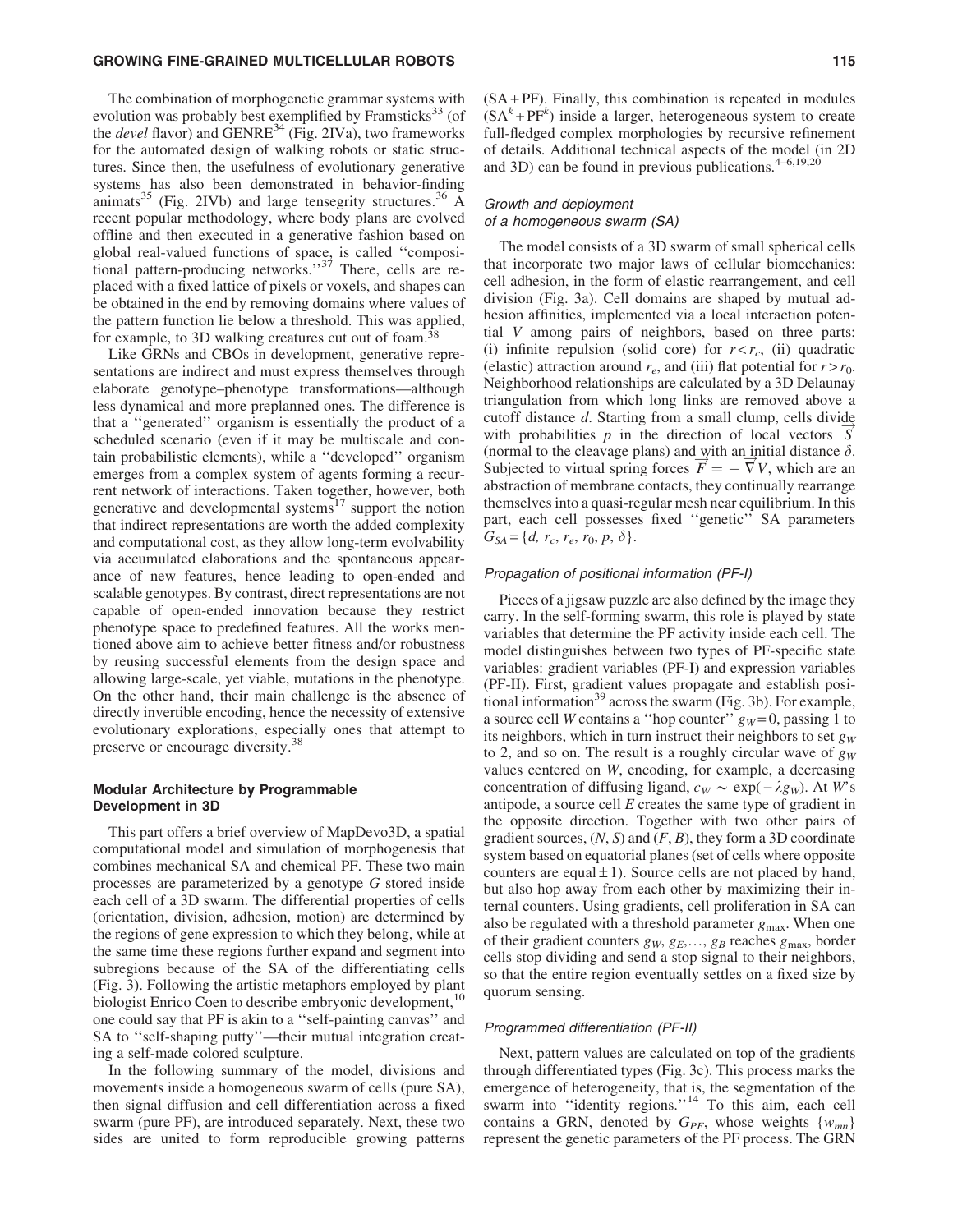

FIG. 3. Overview of the essential mechanisms of MapDevo3D. (a) Self-assembly (SA). *Bottom*: plot of the adhesion potential *V* between neighboring cells, equivalent to elastic springs. At every time step, a cell *A* may also divide with probability *p*. *Top, lower half*: view of the 3D mesh of neighborhood interactions in a swarm of 600 cells (with zoom inset), each containing a set of genetic parameters *G<sub>SA</sub>*. *Top, upper half*: same simulated swarm showing the field of division vectors S. (b) Pattern formation by spread of positional information (PF-I). Circular gradients of ''hop counters'' *g* originating from source cells *W* and *E* and colored by shading. *Left*:  $g_W$  gradients in a 3D and 2D swarm (with zoom inset). *Right*: opposite,  $g_E$  gradient in a 2D swarm and equatorial line  $|g_E - g_W|$  $|\leq 1$  (red rings). (c) Pattern formation by programmed differentiation (PF-II): the colored regions represent virtual *in situ* hybridization revealing the "hidden geography" of the embryo. Each region contains cells of one type  $I_k$ , whose expression level is an output of the underlying gene regulatory network  $G_{PF}$ , which takes the gradient counters in input. (d) Modular growth and patterning  $(SA<sup>k</sup> + PF<sup>k</sup>)$ : an idealized view of a typical three-tier modular genotype giving rise to an artificial organism by simultaneous limblike growth process and patterning of these limbs. Color images available online at www.liebertpub.com/soro

used here is a feed-forward, three-layer caricature of regulation dynamics, as it does not contain recurrent links. Yet, it is also very similar to the initial five-tier cascade in *Drosophila* based on ''gap'' and ''pair-rule'' gene groups. Each identity region ultimately reflects the high level of expression of one particular identity gene:  $I_1$ ,  $I_2$ ,....These output genes are a function of the six input "maternal" gradients  $g_W$ ,  $g_E, \ldots, g_B$ , via the expression of intermediate "segmentation" genes *Bi* that each divide the embryo into two unequal halves.

## Simultaneous growth and patterning  $(SA + PF)$

The self-assembly of a nonpatterned swarm, SA, and the patterning of a given swarm, PF, are combined to create growing patterns. Agents continually adjust their positions according to the elastic SA constraints, at the same time that they continually exchange gradient values and PF signals over these dynamic links. The dual  $SA + PF$  dynamics is guided by a combined genotype  $G = G_{SA} \cup G_{PF}$ . During cell division, any cell *B* spawned by a cell *A* inherits all of *A*'s attributes, including *G* and its internal state variables. It immediately starts contributing to SA forces and the traffic of PF gradients that maintain the pattern's consistency at all times in the swarm.

# Modular, recursive patterning  $(PF<sup>k</sup>)$ and anisotropic growth  $(SA<sup>k</sup>)$

Embryos do not develop in one shot but in numerous incremental stages. To pursue the example of *Drosophila*, regions first acquire leg, wing, or antenna identity (''imaginal discs'') via global diffusion, and then develop local coordinate systems of morphogen gradients to form the planned limb or organ. To reflect this, the gene network  $G_{PF}$  is extended to include a hierarchy of network modules that can generate patterns in a recursive fashion (Fig. 3d, left). First, the base network  $G_{PF}$  establishes main identity regions as before, and then a few subnetworks  $G_{PF}^k$  triggered by nodes  $I_k$ in  $G_{PF}$  further partition these regions into smaller identity compartments at a finer scale. Modularity, a principle that biological evolution ''discovered'' naturally, is also desirable in robotic or software architectures. Moreover, to obtain true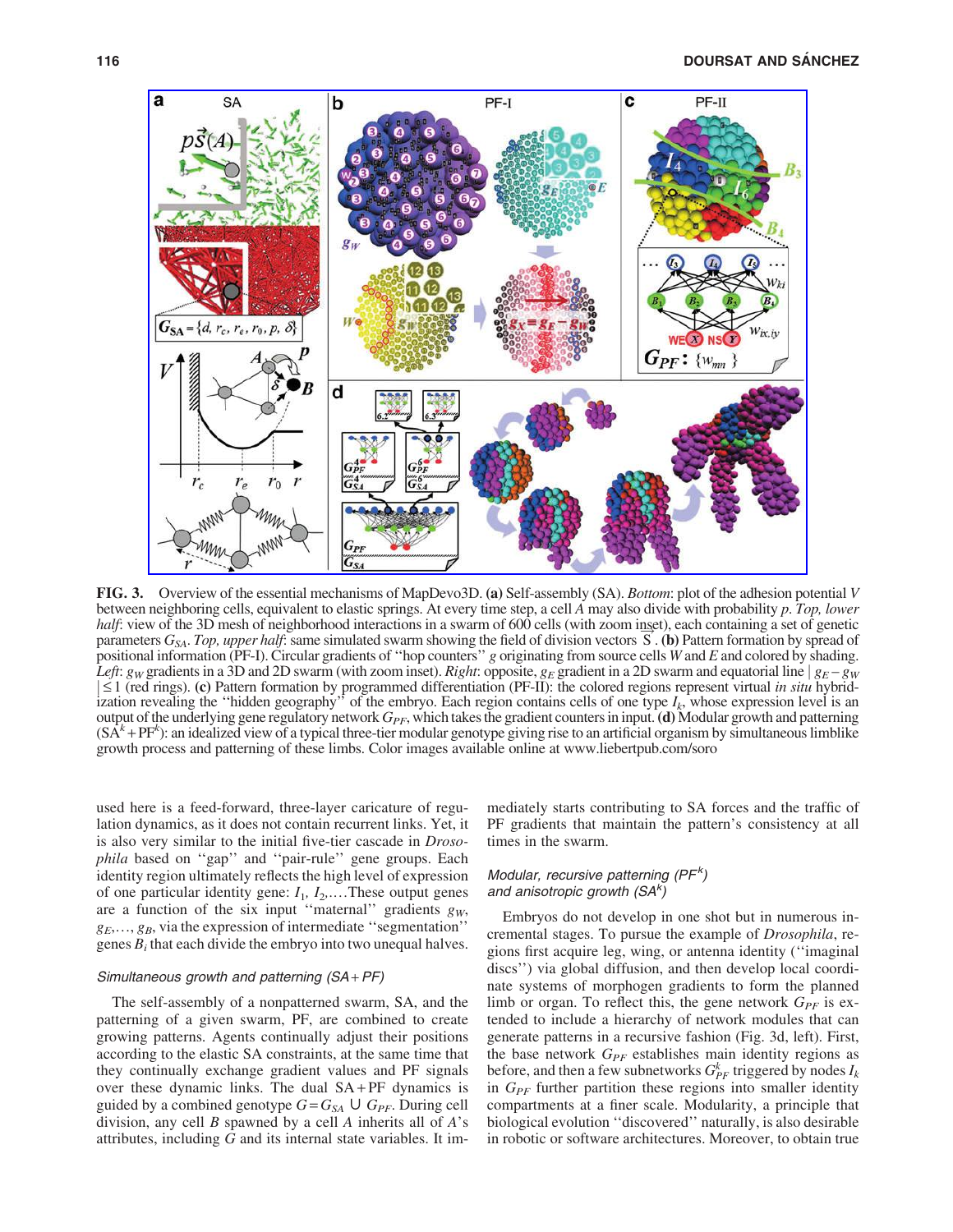## GROWING FINE-GRAINED MULTICELLULAR ROBOTS **117**

deformation dynamics and confer nontrivial shapes to the system beyond blobs, cells must be able to diversify their SA characteristics depending on their PF type and spatial position, thus closing the feedback loop between SA and PF. In particular, they have to exhibit inhomogeneous, anisotropic cell division (varying *p*) and differential adhesion (varying *V*). For example, the growth of limblike structures (Fig. 3d, right) can be achieved by a coarse imitation of plant offshoots. In this process, only the tip or ''apical meristem'' of the limb (highest gradient values) is actively dividing at any time. Moreover, *V*'s parameters can be programmed in such a way that they are attractive only among homotypic cells (within the limb) and repelling between heterotypic cells. Like inhomogeneous division, differential adhesion is an essential condition of complex shape formation.

Finally, putting everything together, full morphologies can develop and self-organize from a few cells. These morphologies have a complex architecture because they can be made of any number of various modules and parts that are not necessarily repeated in periodic or regular ways. They are programmable phenotypes emerging from the same genotype carried by every cell of the swarm. They are also reproducible, as their morphological structures are not left to chance but controlled by the genotype. The exact cell positions at the microscopic level are still random, but not the mesoscopic and macroscopic regions that they form. The modularity of the phenotype is a direct reflection of the modularity of the genotype: the hierarchical SA + PF dynamics recursively unfolds inside the different regions and subregions that it creates. Each  $SA^{k} + PF^{k}$  block can have different internal genetic SA and PF parameters, potentially giving each region a different morphodynamic behavior and different activity landscape. The integration between SA and PF happens at the identity nodes  $I_k$ . Just as these nodes turn on gene expression activity in subordinate  $G_{PF}^k$  modules to create new segmentation patterns locally, they simultaneously turn on behavioral changes in subordinate  $G_{SA}^k$  modules to create new morphodynamical behaviors at the same scale.

## Behaving Morphologies in a Physical Environment

While the task of ''metadesigning'' laws of artificial development inspired from biology is already challenging in itself, it only constitutes the first part of the EE effort. What sensing/ actuating and behavioral capabilities can a grown robotic organism support? What do its ''cells'' (agents) and ''organs'' (regions) actually represent and achieve in practice? This section describes preliminary work transitioning from morphological to functional goals through animated MapDevo3D organisms immersed in a virtual environment.<sup>6</sup> After a creature has fully developed (was ''born'') through the processes described in the section Modular Architecture by Programmable Development in 3D, it must interact with a simple external world, made of a rigid floor and possible obstacles in a gravitational field (simulated here with the ODE physics engine). To exhibit movement, locomotion, and primitive behavior, organisms contract adhesion links between ''muscle'' cells, while other cells differentiate into ''bones'' and ''joints'' to support and articulate the body's structure (Fig. 4). Finally, a parametric exploration and evolutionary search introduced in the section Function from Structure from Development should complete this original demonstration of an evo-devo Alife system, in which self-organization is not only programmable but also functional and evolvable.

In the embryomorphic paradigm, the genotype-guided development of an organism not only provides a reproducible overall shape, but can also equip this shape with built-in



FIG. 4. Structural differentiation and dynamics. (a) Fully grown creature. (b) Genetic program *G* executed by all cells during development, comprising three modules: a body module (uniform field of division probability, 27 cell types), a shortlimb module (tip-area division field, 2 subtypes), and a long-limb module. Each limb module is triggered in two different regions of the body, creating a total of four legs.  $(c \text{ and } d)$  Locomotion and ball-kicking behavior, achieved by stimulating and contracting the ''muscle'' regions ( *pink* trunks of the limbs) in specific subregions at specific time intervals—a coordination and control program that would be typically the task of a central nervous system. (e) The grown organism also contains a skeleton made of differentiated "bone" cells and rigid links connecting them (displayed in *white*). (f) Experiment where all other links (the ''flesh'' in *red*) have been dissolved, showing the stability of the naked bone structure under gravitational pull. (g) Opposite experiment where bone differentiation was turned off: the organism spreads on the floor like a starfish. Color images available online at www.liebertpub.com/soro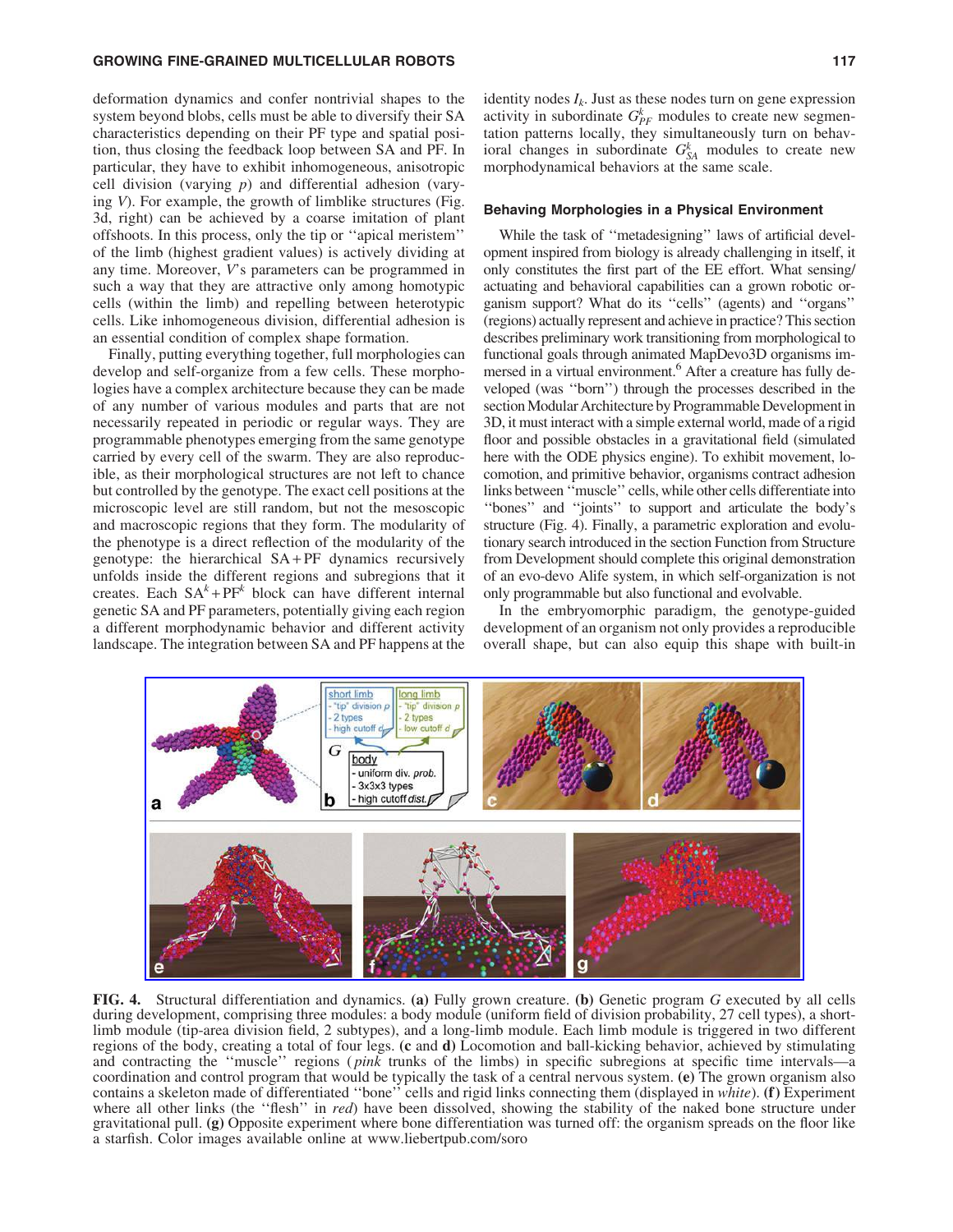structural features that confer it specific mechanical properties. In Figure 4, for example, a few cells at the base of the limbs have differentiated into ''muscles,'' while others have become ''bones'' inside the limbs and ''joints'' at the junction between the limbs and the body. Computationally, this amounts to adding various Boolean fields—functions of the local gradients, like the division and type fields—to each genetic module (Fig. 4b). Here, the muscle field corresponds to the base cylindrical section of a limb, for example, where  $g_S \leq 5$  (trunks, distinct from the tips), while the bone field is 1 only along some thin south–north path on each limb and inside a small cluster at the center of the body. Link types are then simply deduced by connecting neighboring cells of identical types; for example, the bone links are formed exclusively between bone cells (white edges). In this case, for a link to turn into ''bone'' means becoming rigid, that is, acquiring a virtually infinite spring coefficient, so that it maintains a fixed spatial relationship between its two extremities. The net effect is that a connected bone structure forms a ''skeleton'' that can support the whole organism and keep it standing on the floor under gravitational pull (Fig. 4e–g).

Finally and most importantly, once the mechanical features of cells and links have been established by development, the organism is immersed in a physical environment where it can exhibit locomotion and other types of behavior. In Figure 4c and d, it is shown walking on the floor and kicking a ball. For now, and without going into details, this is essentially achieved by letting specific muscle regions (pink bases of the limbs) contract periodically and nonuniformly according to a predetermined schedule—a coordination and control program that should be typically the task of a future central nervous system, itself the result of a combined and integrated ''brain-body co-evo-devo''.

## Function from Structure from Development: A Twice-Indirect Evolutionary Process

In sum, MapDevo3D proposes principles for the metadesign of self-made robot organisms capable of creating precise morphologies in a purely endogenous manner. It establishes generic rules for the emergence of nonrandom (except for possible redundancies at the microscopic level), programmable structures that are neither repetitive nor imposed by external conditions. Beyond the engineering of stereotypical genotype– phenotype mappings, however, growth must also be *adaptive*. It is critical to be able to rely on dynamic structures that can codevelop with a rapidly changing situation by remaining open to influences and modifications coming from the environment in which they are expected to function (Fig. 5). This could occur on multiple taxonomic levels—on the long time scale through speciation reflecting new genotypes (Fig. 5d), on the shorter time scale through polymorphism of a single species (Fig. 5c), or even on one individual's time scale through developmental polyphenism (Fig. 5b).



FIG. 5. Illustration of various types of phenotypic adaptation in a programmable growth model. (a) Stereotyped development: a certain genotype *G* gives nodes a strong bias toward self-assembling into a certain shape; here a schematic spiderlike formation made of one ring and six legs. (b) Developmental ''polyphenism'': similar to a plant, the same *G* gives rise to variants of the above shape modified by external conditions from the environment, such as obstacles or attractors. (c) ''Polymorphism'': slight parametric variants of *G*, denoted by *G'* and *G''*, produce other structural variants, such as size of ring, number of legs, or ring location. (d) ''Speciation'': drastically different genomes, denoted by *H* and *K*, create drastically different structures—although there is no real qualitative difference with the previous case, as it is only a matter of degree and time scale of evolution. Color images available online at www.liebertpub.com/soro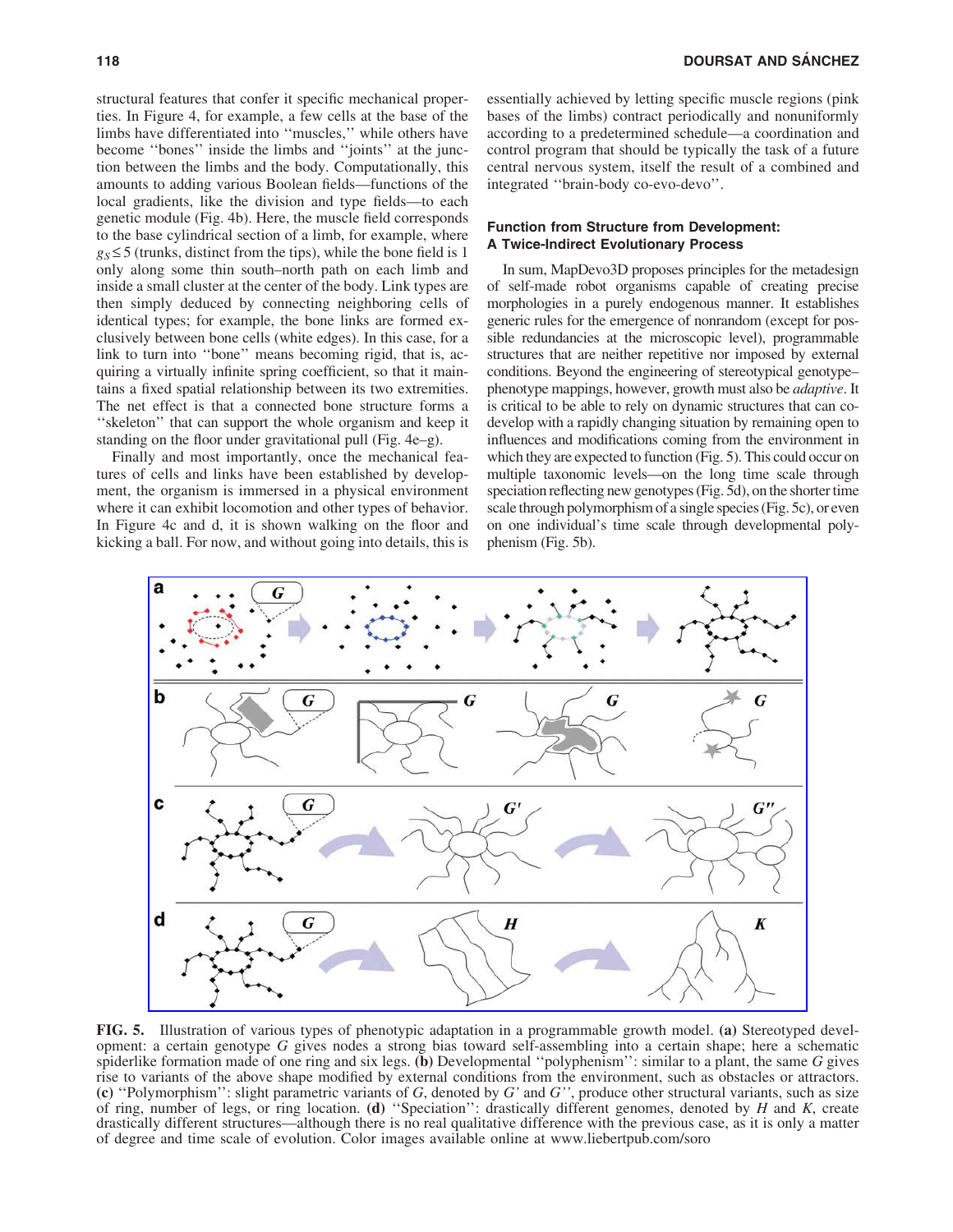

FIG. 6. Simple parametric exploration of a MapDevo3D creature in a stair-climbing challenge. The fitness function measures the straightness of the walk (flight distance divided by path length, which is always less than 1). The basic wild-type genome G is<br>a four-legged creature, of which two parameters are varied: "body size," represented by a various limb sizes: average fitness values calculated over 16 individuals per couple of sizes seem to indicate that bigger creatures perform better. (b) Increasing limb size under various body sizes: the same values show an optimal limb setting at  $g_{\text{max}}^l = 12$ (plots by Taras Kowaliw; simulation data by C. Sánchez).  $(c-f)$  Four snapshots of the best stair-climbing creature during its walk. In *white*: track left by the center of mass on the ground floor. To prevent the creature from swaying too much and tramping around the same spot, because of the asperities on its feet, it was also endowed with ''hooves'' (hardened cell springs) and fitted with "horseshoes" (saucers). Color images available online at www.liebertpub.com/soro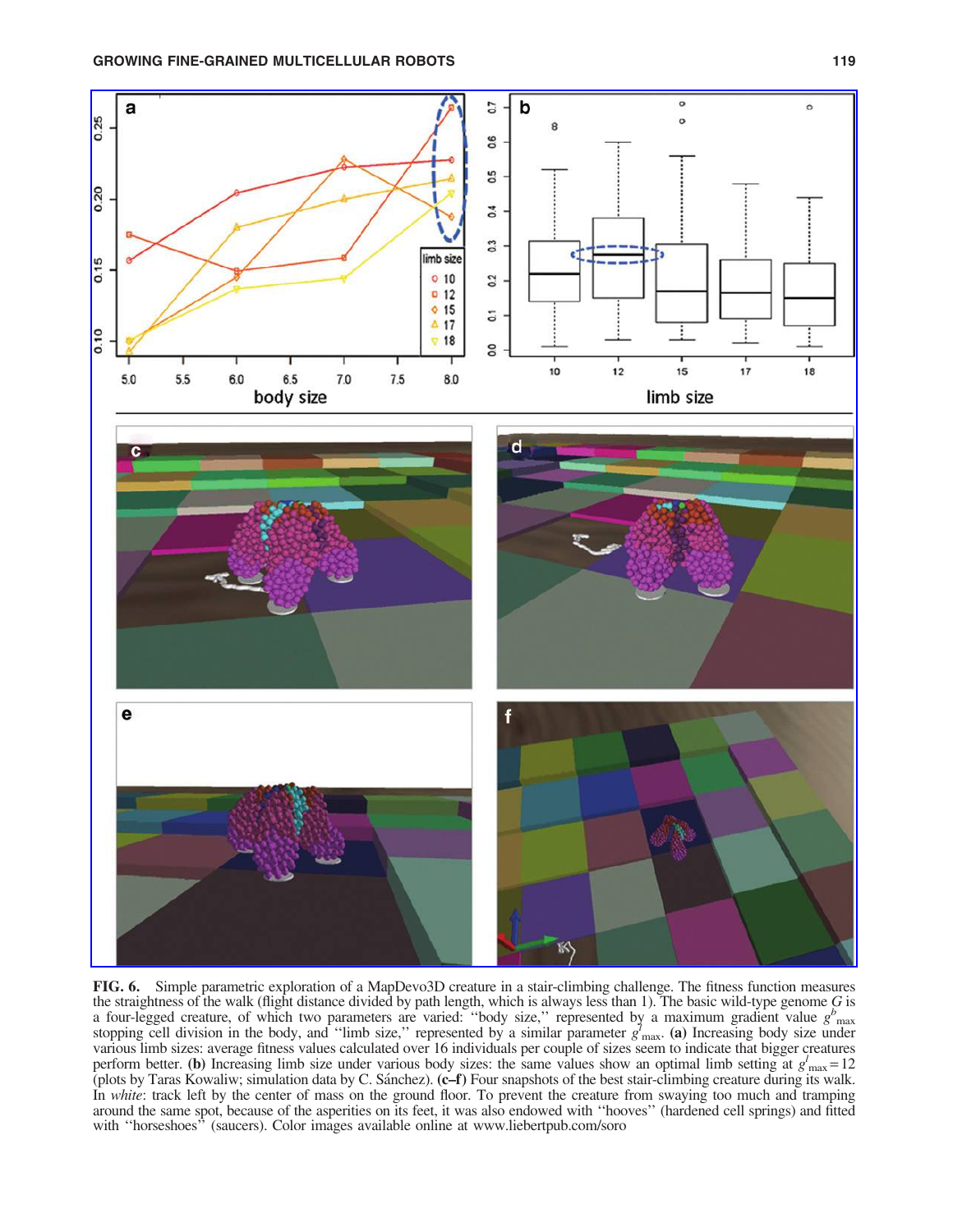#### Evolutionary polymorphism: varying the genotype

A genotype may provide internal parameters controlling different ''traits'' of the final structure. Slight variants of the former produce slight variants of the latter (Fig. 5c). This is similar to the classical laws of population genetics within the same species, schematically corresponding to the concepts of ''alleles'' or single-nucleotide polymorphisms in DNA. Varying and combining genotypic parameters gives rise to a family of different ''breeds''—like Mendel's peas or Darwin's pigeons. However, the distinction between polymorphism and speciation (Fig. 5d) is not clearcut; it is only a matter of degree and time, as the same evolutionary mechanisms are at work in both cases.

## Developmental polyphenism: varying the phenotype

Under an invariant genotype, however, development can also be modified by environmental conditions (Fig. 5b). External cues surrounding one individual during its growth can also play an important role in its final structure. This is the level of the phenotype, for which natural analogies can be found more readily in the plant kingdom, by contrast with animals. Plants and trees can be pruned, bent, arranged, or sculpted, whether by human intervention (bonsais, espaliers, topiaries, etc.) or by natural conditions (wind, rocks, soil, light, etc.).

The preliminary study shown here is a simple parametric exploration of MapDevo3D structures in the sense of ''polymorphism'' above, where slight variants of a given genome *G* (the ''wild type'') produce slight structural variants of the phenotype. In this case, variations are even more modest than the ones pictured in Figure 5c, as they are only ''quantitative'' and concern the size of the body and the length of the limbs in a four-legged creature—everything else in the genotype remaining the same. What is evaluated, however, is not the morphology but the behavioral success in a stair-climbing challenge. The fitness measures the straightness of the path by calculating the ratio of total distance traveled over actual path length. Results are shown in Figure 6; they seem to indicate that bigger bodies perform better, while there might exist an optimum for limb size. Obviously, beyond these proof-ofconcept trials, a wider evolutionary search allowing drastic modifications of the body plan is needed. Further work must be conducted on how an embryomorphic system can spontaneously evolve, that is, how it can be randomly varied and nonrandomly selected based on its success in performing certain tasks.

# **Conclusions**

EE is inherently interdisciplinary, as it closely follows biological principles at an abstract level but does not attempt to model detailed data from real genomes or organisms. Thus, it sits at crossroads between different domains, from developmental and systems biology to artificial life, in particular amorphous/spatial computing, <sup>40,41</sup> evolutionary programming, and swarm robotics. Following the tenets of ME, it constitutes an original attempt to ''endow a physical system with information'' or, from the opposite viewpoint, ''embed an informational system in physics."<sup>3</sup> It does so by combining (1) mechanical SA and (2) computational PF, under (3) the control of a genomic program (*G*). In MapDevo3D, these principles are modeled by dynamical processes, respectively: (1) cell adhesion (through elastic forces), (2) morphogen diffusion (through integer hop counters), and (3) gene expression (through a schematic GRN).

Recent models of gene-controlled animats based on ''body–brain coevolution'' (and codevelopment) have also shown a promising path toward a fully integrated artificial evo-devo approach.7,27,30 Ultimately, abstracting farther away from biological development, an important goal of EE is to contribute to the design of new self-organizing systems able to replace omniscient architects with large-scale decentralized collectivities of agents.<sup>42</sup> Many research works have investigated the possibility of obtaining self-formation properties from a variety of complex computing components: nano-units, bacteria, software agents, robot parts, mini-robots, and so on. $^{1,3}$  Since functionality is distributed over a great number of components, it would be an insurmountable task to assemble and instruct each of them individually. Rather, in a way similar to biological cells, these components should be easily mass-produced, initially as identical copies of each other, and only acquire their specialized positions and functions by themselves within the system once mixed together.

#### Acknowledgments

The authors wish to thank Barry Trimmer, *Soft Robotics* Editor-in-Chief, for his insightful comments on the article; Taras Kowaliw (ISC-PIF) for analyzing the data and producing the plots (two of which are shown in Fig. 6); Jose David Fernández (Research Group in Biomimetics; GEB) for his advice; and Francisco J. Vico, head of GEB, for his support. C.S. received funding from Junta de Andalucia through project GENEX (P09-TIC-5123).

#### Author Disclosure Statement

No competing financial interests exist.

#### **References**

- 1. Doursat R, Sayama H, Michel O (Eds). Morphogenetic Engineering: Toward Programmable Complex Systems. Understanding Complex Systems Series. New York: Springer-Verlag, 2012.
- 2. Ball P. The Self-Made Tapestry. Oxford: Oxford University Press, 1999.
- 3. Doursat R, Sayama H, Michel O. A review of morphogenetic engineering. [Nat Comput](http://online.liebertpub.com/action/showLinks?crossref=10.1007%2Fs11047-013-9398-1) 2013;12:517–535.
- 4. Doursat R. The growing canvas of biological development: multiscale pattern generation on an expanding lattice of gene regulatory networks. InterJournal Complex Syst 2006; 1809.
- 5. Doursat R. Organically grown architectures: creating decentralized, autonomous systems by embryomorphic engineering. In: RP Würtz (Ed). Organic Computing. Understanding Complex Systems Series. New York: Springer-Verlag, 2008, pp. 167–199.
- 6. Doursat R, Sánchez C, Dordea R, Fourquet D, Kowaliw T. Embryomorphic engineering: emergent innovation through evolutionary development. In: R Doursat, H Sayama, O Michel (Eds). Morphogenetic Engineering: Toward Programmable Complex Systems. Understanding Complex Systems Series. New York: Springer-Verlag, 2012, pp. 275–311.
- 7. Joachimczak M, Kowaliw T, Doursat R, Wróbel B. Evolutionary design of soft-bodied animats with decentralized control. [Artif Life Robotics](http://online.liebertpub.com/action/showLinks?crossref=10.1007%2Fs10015-013-0121-1) 2013;18:152–160.